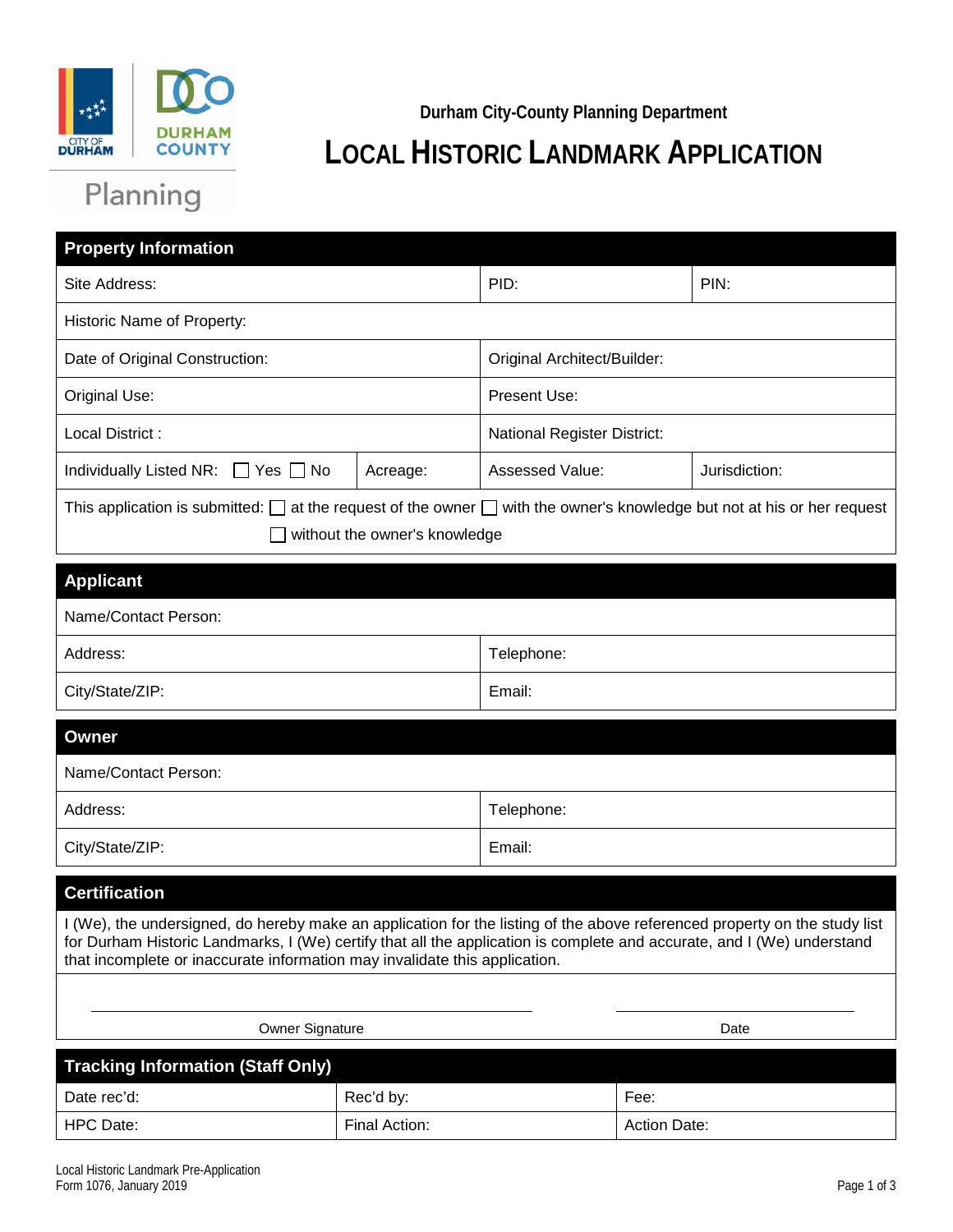## **Application Information**

This application initiates preliminary consideration of a property for local historic landmark status. This does not mean that a property is being designated as a local historic landmark at this time, nor does this application constitute a local historic landmark nomination form. This application will be reviewed by the Durham Historic Preservation Commission. **This application enables evaluation of a property to determine if it is likely to qualify as a local historic landmark.**

The Historic Preservation Commission will evaluate your preliminary application at one of their regularly scheduled meetings and visit the site. If approved by the Commission, the property will be placed on the study list. Applicants will be notified of the Commission's action in writing. Once a property is approved for the study list, a formal local landmark designation application may be prepared.

Please type, if possible, or print clearly. All submitted materials become the property of the Historic Preservation Commission and cannot be returned.

Criteria for Designation

- 1. A building, structure, site, area, or object may be considered for designation as an historic landmark only if all of the following three criteria are met:
	- a. The property must not currently be undergoing renovation unless it has been approved for state or federal tax credits in accordance with the Secretary of Interior Standards;
	- b. The HPC must deem and find that the building, structure, site, area, or object meets at least one of the following criteria:
		- (1) Individual listing on the National Register of Historic Places or on the Study List
		- (2) Statewide Significance status granted by the State Historic Preservation Office;
		- (3) Integrity of location, design, setting, materials, and workmanship, feeling, and association on the whole, and;
			- (a) Is associated with events that have made a significant contribution to the broad patterns of local, regional, or national history; or
			- (b) Is associated with the lives of persons significant in local, regional, national history; or
			- (c) Embodies the distinctive characteristics of a type, period, or method of construction; represents the work of a master; possesses high artistic values (i.e., the architecture alone is significant in its own right); or
			- (d) Has yielded, or may be likely to yield, information important to Durham's history or prehistory.
	- c. The governing body must deem and find that the property possesses distinction within the context or period of significance.
- 2. A property shall be designated as a historic landmark only with the consent of the property owner or owners.

| <b>Application Attachments</b>                                                                                                                                                                                                                                                                                                                            |        |                 |  |  |  |  |
|-----------------------------------------------------------------------------------------------------------------------------------------------------------------------------------------------------------------------------------------------------------------------------------------------------------------------------------------------------------|--------|-----------------|--|--|--|--|
| The following items must be submitted as part of this application:                                                                                                                                                                                                                                                                                        |        | <b>Optional</b> |  |  |  |  |
| 1. Written Description: Provide a thorough written description of the property/structure and<br>its significance. The description should include all of the following elements:                                                                                                                                                                           |        |                 |  |  |  |  |
| <b>a.</b> General Architectural Description - On an attached 8 $1/2$ " x 11" sheet, briefly<br>describe architectural features, additions, remodelings, and any alterations not<br>apparent in photographs. Also, describe the setting, e.g. rural, downtown<br>neighborhood, etc.                                                                        | 1 copy |                 |  |  |  |  |
| <b>b.</b> History - On an attached 8 <sup>1</sup> / <sub>2</sub> "x11" sheet, briefly note any significant events,<br>personages and/or families associated with the property. (Detailed family<br>genealogies are not necessary.) Please list any additional sources of information.<br>Only material contained on the form will be used for evaluation. |        |                 |  |  |  |  |
| c. Reason for Request – On an attached $8\frac{1}{2}$ "x11" sheet, briefly describe why you<br>are seeking local landmark designation for the property in question.                                                                                                                                                                                       |        |                 |  |  |  |  |